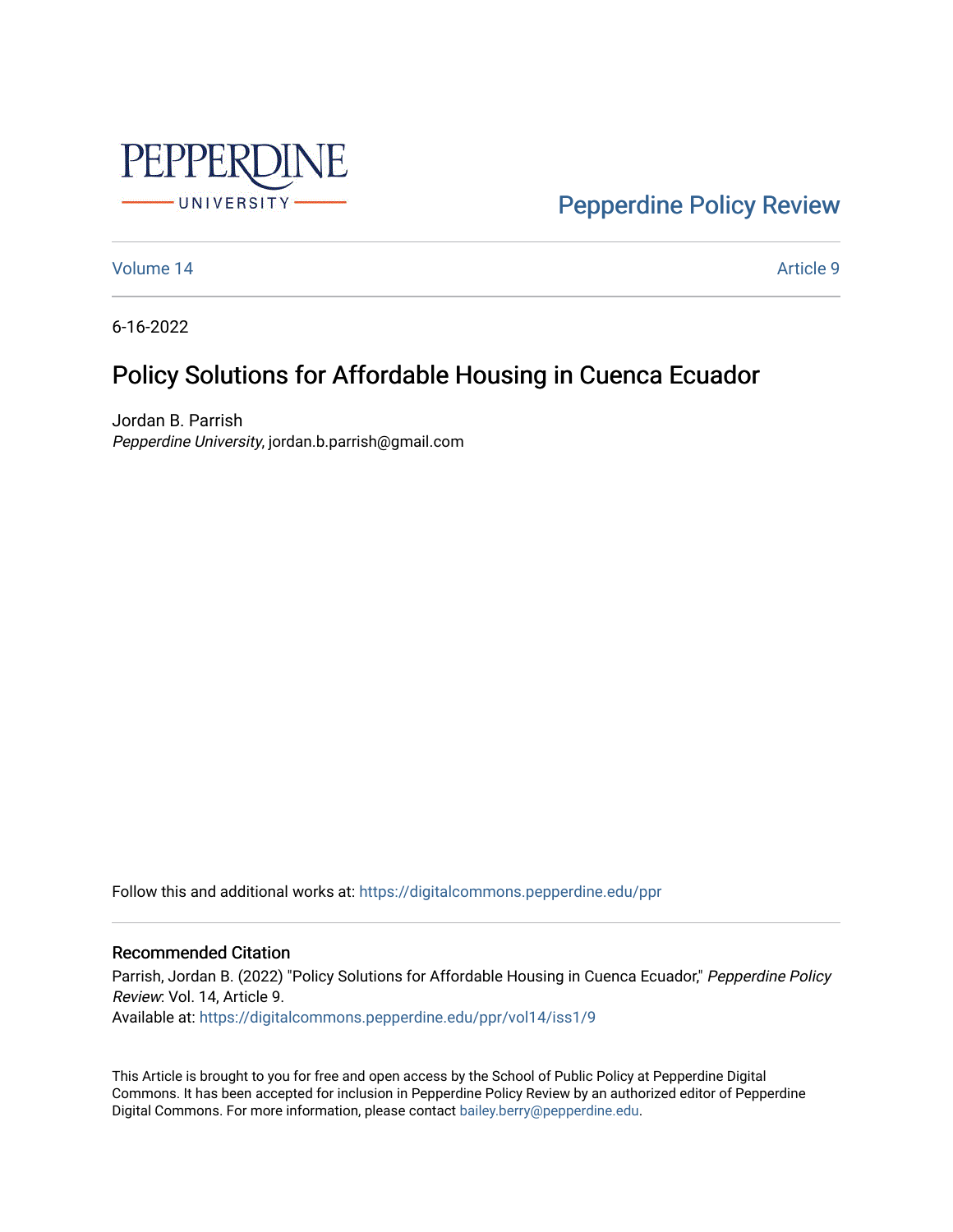# **I. Introduction**

An increase in migrant population from wealthier countries is raising concerns of displacement of less affluent local populations in less wealthy countries. This is a worldwide phenomenon (Hayes and Zaban, 2020) and is especially prevalent in Cuenca, Ecuador, which has become a regional center of retirement migrants from North America and northern Europe (Hayes, 2018).

The trend of increasing migrant population has been caused by several socioeconomic factors. In North America and Northern Europe, increasing numbers of retirees are discovering that their fixed incomes can go much farther in cities which are affordable but offer high quality of life like Cuenca, Ecuador (Hayes, 2018). The rapid expansion of privileged classes in China and India has increased the presence of a global social elite which is increasingly interested in transnational mobility and private accumulation of property for the sake of lifestyles and leisure ideals. This has already led to increasingly mobile populations which is likely to accelerate once COVID-19 restrictions are lifted (Hayes and Zaban, 2020). And public-private partnerships in such cities are seizing upon these global trends, altering local regulations to increase ground rents by appealing to tourists and wealthy migrants (Garmany and Richmond, 2019).

The socio-economic impacts of these trends upon Ecuadorian locals are complex and not yet widely studied. Researchers have raised several concerns. Most importantly, the influx of approximately 10,000 retiree migrants has driven increases in costs of living (Hayes, 2019). Developments which are oriented towards wealthy migrants and tourists are generally owned by people groups which have historically benefited from colonialism. The increase in revenue from wealthy migrants has the potential to disproportionately benefit these people and perpetuate wealth inequality. And the mechanisms by which local governments improve areas for consumption by migrants often displace and marginalize the poorest Ecuadorians, and the increased population of migrants can disrupt local economic balances, feeding cycles of poverty (Garmony and Richmond, 2019, Hayes, 2018).

However, Cuencans can benefit from the increased presence of wealthier migrants because of the significant inflows of wealth they bring with them (Hayes, 2018). Wealthier migrants who are retired can also enrich the community by using their wealth and free time to provide social services to Cuencans, as they did by organizing and providing COVID relief to locals (Hayes and Zaban, 2020). Locals also benefit from the exchange of ideas and culture that can come from foreign influence: Impoverished Ecuadoreans show receptiveness to new foreign influences and perceive it as a means of achieving higher social status (Klaufus, 2012).

Policy solutions to this issue fall into three basic categories. The first is to stem the flow of wealthy foreign migrants by restricting. However, this will prevent Cuenca from benefiting from the increases in income and cultural diversity as foreign populations bring their incomes and experiences to the country. The second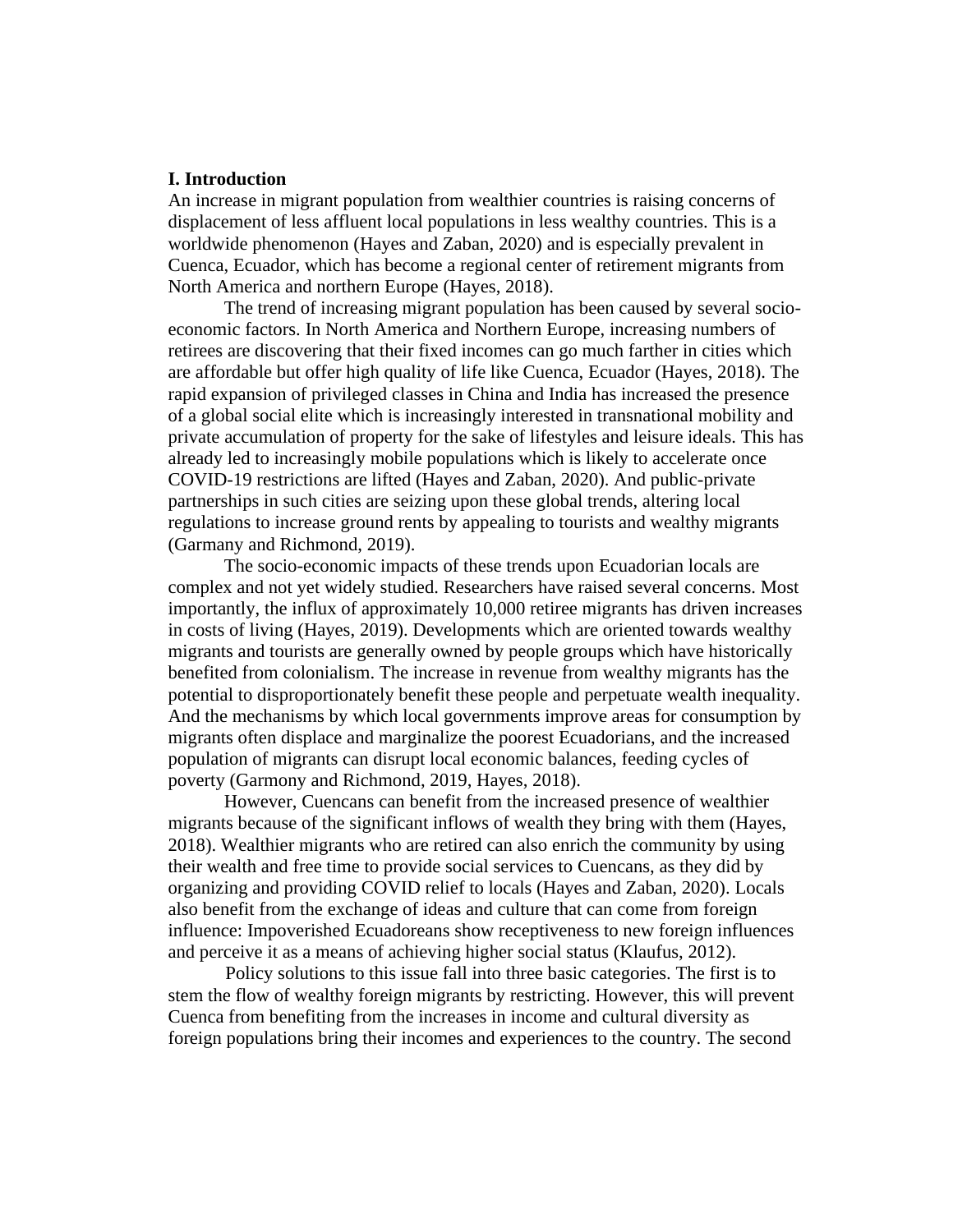is to control the behavior of migrants once they've settled. This can be done spatially, by restricting them to certain parts of the city, or by requiring a level of culture assimilation by speaking the language or attending cultural competency training. The third is to address the underlying causes of housing unaffordability in Cuenca which may be impacted by an influx of new, wealthier residents.

This paper theorizes that, with the right policy framework, Cuencans at all income levels can benefit from the increase in wealthy migrants. Middle- and lowerincome local communities both desire and benefit from the improvements associated with gentrification (Hayes and Zaban, 2020), so policy should not prevent it, but rather focus on channeling new resources into improvements. For this to be possible, Cuencan policy needs to be oriented around improving social conditions, and not necessarily around increasing ground rents. It needs to foster urban communities, and not necessarily commercial surpluses. The policy solutions laid out in this paper will facilitate the healthy channeling of new resources into channels that will benefit all of Cuenca.

## **II. Literature Review**

Gentrification is defined as "the process of neighborhood change that results in the replacement of lower income residents with higher income ones" (Kennedy & Leonard, 2001). An "increase in transnational mobility helps to globalize rent gaps," expanding the potential market for lower-income cities to an international scale (Hayes and Zaban, 2020). Middle-income groups from around the world also increasingly access cities with lower costs of living, notably in the Global South and the European periphery. This sometimes presents as an appearance of high and "middle-income groups 'raiding' lower income areas and undertaking upgrades that displace...low-income residents" (Hayes and Zaban, 2020). Global gentrification isn't merely a passive phenomenon but is in some cases actively encouraged by local governments and firms who pursue the "production of place for the sake of maximizing potential exchange values" which "can significantly enhance rent gaps through the travel and tourism industry" (Hayes and Zaban, 2020). Locals, too, often want to "participate in the gentrification-induced" changes in their neighborhoods and may consider the changes and potential for displacement worthwhile (Hayes and Zaban, 2020).

Cuenca is attractive to middle and high-income retirement migrants because a monthly income of only \$800 is required for a single person to obtain a residency visa in Ecuador, which is significantly less than the standard Social Security payment for Americans which is about \$1,500. Hayes estimates that middle and high-income retirement migrants inject about \$144 million into Cuenca's economy each year, which is equivalent to about 10% of the entire income from tourism for the entire country (Hayes, 2018).

The most obvious impact of middle and high-income retirement migrants in Cuenca is on pricing for housing and services. Because these migrants often pay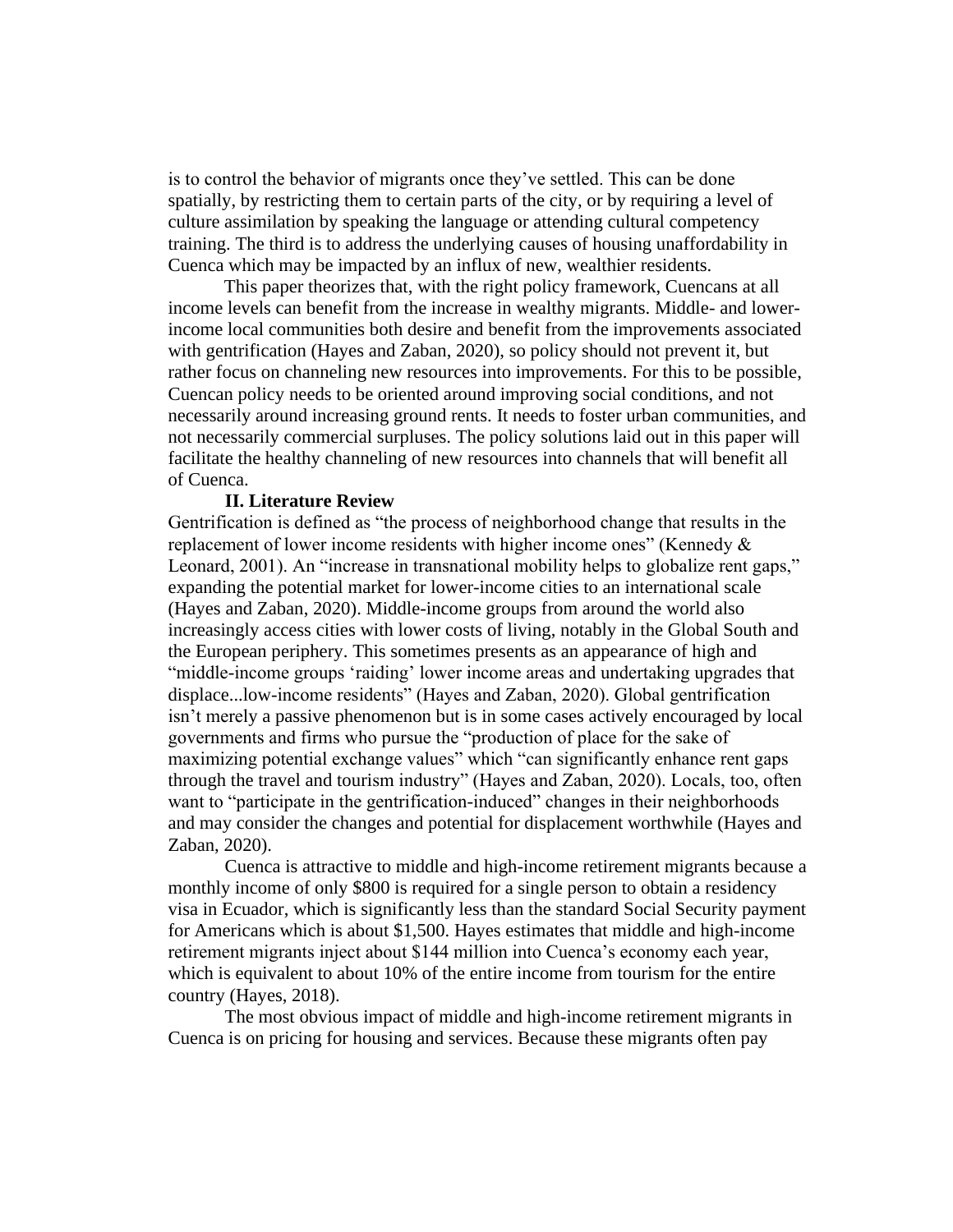"gringo" pricing which is significantly higher than what locals are likely to pay, and because they tend to be older and less of a financial liability than local families with children, Cuencan landlords and service providers express preference for "gringo" migrants. Hayes shares anecdotes of taxi drivers ignoring local Cuencans in favor of "gringo" migrants, maids quitting their services for Cuencan families to obtain higher wages, and landlords raising rents by as much as 50%. Some middle and high-income retirement migrants try to minimize their impact on the local economy by bartering for lower prices and by avoiding the "gringo" premium (Hayes, 2018).

Cuenca has also experienced a high rate of internal Ecuadorian immigration, with approximately 10% of the population having immigrated between 1982 and 2010, many relocating to Cuenca (Royuela & Cuenca, 2016). Since 2000, Ecuador's population has grown 4.5% per year (Royuela & Cuenca, 2016). Cuenca is its third largest city with a 2010 population of 329,928, after Guayaquil and Quito with populations of 2.3 million and 1.6 million respectively.

Migrants respond to push and pull factors, and disparities of opportunity and affordability between cities and countries drive migration and economic instability. The most powerful pull factor for migrants to a new city are the expected opportunities "to earn an income at the destination" and the expected differences "in terms of quality of life" (Royuela & Cuenca, 2016).

An influx of wealthy foreigners doesn't merely have a financial impact; it also has an impact on culture, and local perceptions of self and status. Local Cuencans are influenced by relatives who live abroad as well as local foreign migrants, and integrate fashions, goods, and ideas into their lifestyles. Hearing about conditions in other countries influences their perceptions and expectations and expressing those influences in the form of architectural trends or acquisition of foreign goods functions as a means of expressing personal agency, dignity, and autonomy to counter the stigma of poverty (Klaufus, 2012).

Gentrification can be mitigated through education of the local community and policy makers on growth dynamics and their legal rights, discussing ways to capitalize on local gentrification, and adjusting local policies to influence development patterns (Kennedy & Leonard, 2001, White et al., 2016). **III. Criteria for a policy solution** 

#### **A. Cost of implementation and economic impact**

In a post-COVID time, local resources will be limited, and the cost of any policy implementation will be an especially important factor. Because the challenges that Cuenca is facing involve an influx of wealth, the possibility that funding for any policy solution will be built in is quite strong. Wealthier migrants may be able to pay for the solution to their own impacts on Cuenca. They may pay an extra immigration fee or may pay a certain tax to cover the economic impact of their presence.

However, treating migrants as blank checks may cause solutions to backfire. Their addition of their wealth to the Cuencan economy should not be taken for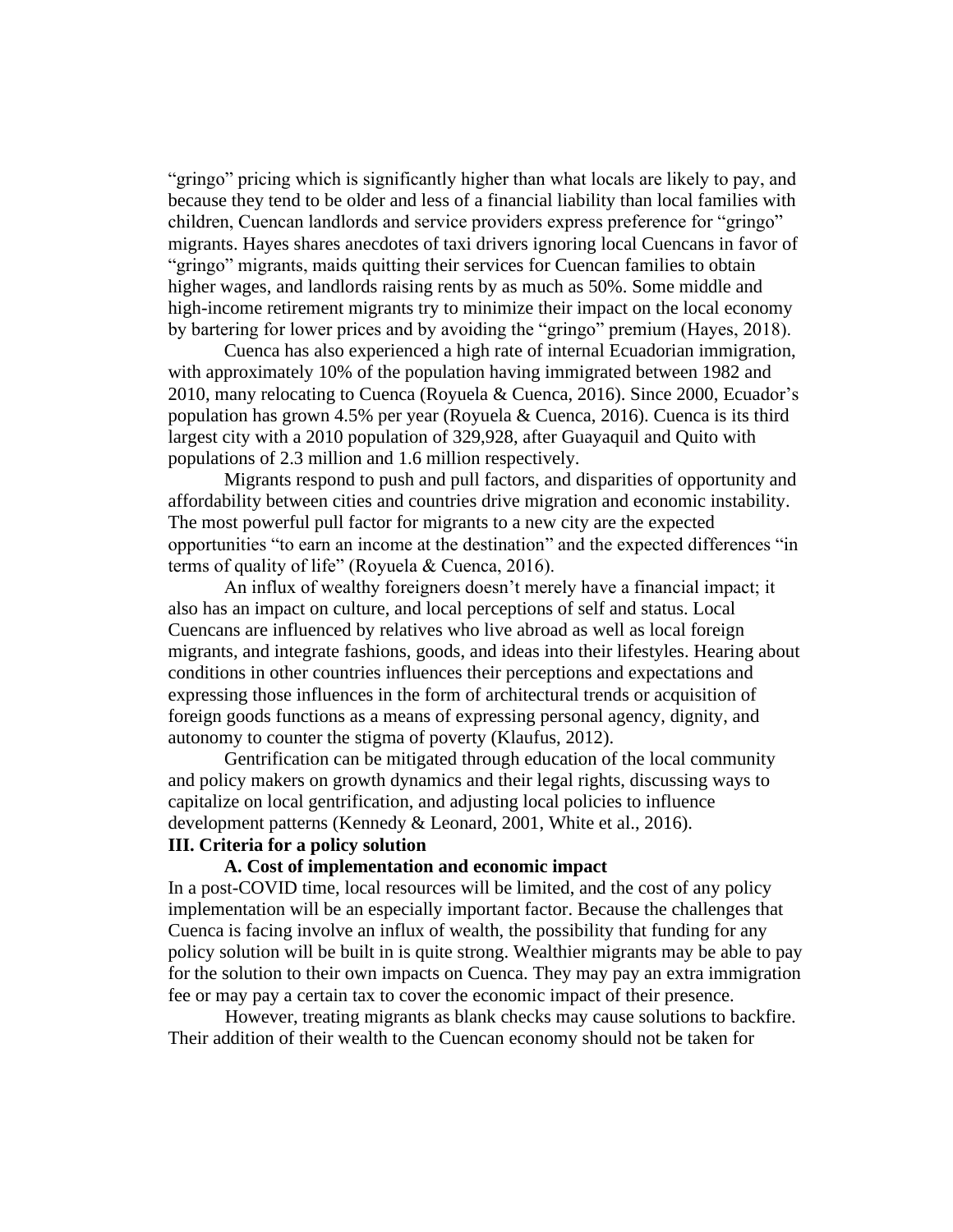granted, and if any new taxes or fees shift the expected value of Cuenca as a retirement destination, then they may choose to take their income sources to other places. Any policy solution must facilitate an economic net-gain for Cuenca and, if it must drive away any middle and high-income retirees, it must only drive those away who will have a detrimental impact on Cuenca.

# **B. Impact on Equity**

Any policy solutions for gentrification in Cuenca must facilitate a growth of opportunity for all Cuencans. They should not perpetuate class or caste systems, and they must lead to the enrichment of life for every class. Any taxes or fees should not add a burden to lower-income Cuencans, and new revenue streams from policy solutions should be used in a way to reduce poverty and improve the prospects of Cuencans.

# **C. Impact on Cuencan Culture**

An influx of foreigners can be a frightening prospect for any city or country and is usually accompanied by cultural shifts as well as economic ones. New foreign residents in Cuenca means new languages, new traditions, new cultures, and shifts in the balance of power. This can lead to change in policy as new residents influence leaders, especially when these new residents are accompanied by wealth.

However, cultural change is not automatically a bad thing. Larger cities like Cuenca, especially, stand to benefit from increasing diversity, especially as higherincome retirees bring with them a wealth of intellectual capital that has the potential to enhance the local community. Policy solutions for Cuenca must facilitate the positive impacts of cultural change and discourage the negative impacts.

# **D. Impact on development feasibility**

Affordable market-rate housing is only possible if four local conditions are met: the availability of reasonably priced land, sufficient demand for housing at a profitable price point, access to capital, and an appropriate public policy framework (Urban Land Institute, 2016). Poorly designed policies can add unnecessary expense to housing construction. A policy which has a detrimental impact on development feasibility may backfire by disincentivizing new housing development which will constrain supply and actually accelerate gentrification (Urban Land Institute, 2016, Ramakrishman et al., 2019, Kennedy & Leonard, 2001, Jacobous, 2017, White et al., 2016). Policymakers must carefully consider the impact of their decisions on housing markets.

# **IV. Policy Analysis**

# **Option A: Incorporate rent control**

Rent control is legislation that limits rental prices and the rate at which property owners can increase from year to year. Enacting rent control could be a means of preventing displacement of Cuencans by wealthy migrants.

Rent control is most likely to be implemented in markets which are experiencing rapid rises in costs of living (Diamond et al., 2019) and provides the greatest benefit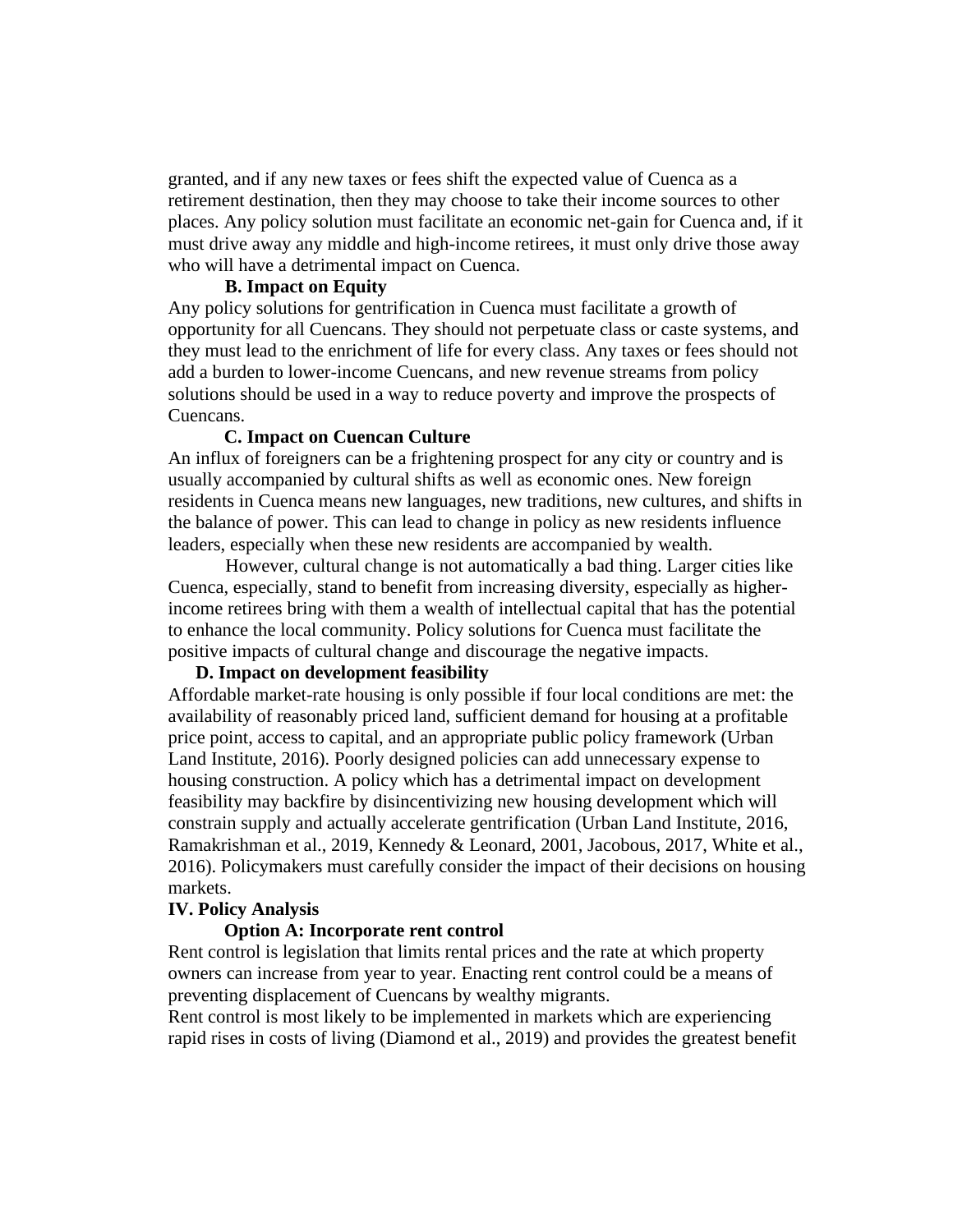to renters who have signed leases before substantial increases in market rental rates. The greater the disparity between market prices and controlled rent prices, the greater the benefit to the renter. However, it has a detrimental effect on landowners who are unable to capitalize on increases in market values, or who are unable to increase rents in proportion to increases in their operating costs.

As a landlord's market loss increases, he or she will alter their behavior to mitigate their losses. These changes may have a negative impact on the community. Landlords may pressure tenants in controlled apartments to vacate the unit, either by paying them to leave or by allowing the quality of the unit to decline and become less comfortable for the renter. They may remove their units from the rental market by converting them to condos. If they stay in the rental market, they may convert low- and middle-income units to high-income units or seek tenants who are likely to have high turnover instead of more stable, long-term tenants (Diamond et al., 2019).

All these impacts together can create market conditions that rapidly increase gentrification and displacement. It also locks out newcomers to the city from accessing affordable housing.

Price controls are least disruptive in rental markets that are already affordable. They cannot reverse the effects of rapid increases in rental prices. If they are to be implemented, they must be implemented along with other policy efforts to keep the availability of medium-income housing in high supply. Rent control may only benefit a few fortunate people while having an overall detrimental effect on the community. For rent control to be successful, it must provide a market benefit to the overall community that exceeds its market cost.

Because rental price controls are likely to have the long-term effect of forcing landowners to cater to wealthier people, to remove rental units from the market, and to pressure their existing tenants to leave, this will have a negative impact on equity and Cuancan culture.

#### **Option B: Inclusionary zoning**

Inclusionary zoning (IZ) is a relatively new approach to preserving housing affordability. There are two main methods of implementing IZ: One way which requires developers to sell or rent a portion of their units at below market level (Ramakrishman et al., 2019), and another method which requires developers to pay a portion of development fees to an affordable housing fund which may be used by local governments or distributed to developers in the form of subsidies (Urban Land Institute, 2016).

There is a lack of consensus on the impact of inclusionary zoning on housing markets and on city economies. Several researchers have concluded that it has a detrimental effect on housing affordability for several reasons. First, like rent control, inclusionary zoning can disincentivize new housing development by reducing the long-term profitability of these projects (Ramakrishman et al., 2019) which constrains housing supply. It can also exacerbate class divides because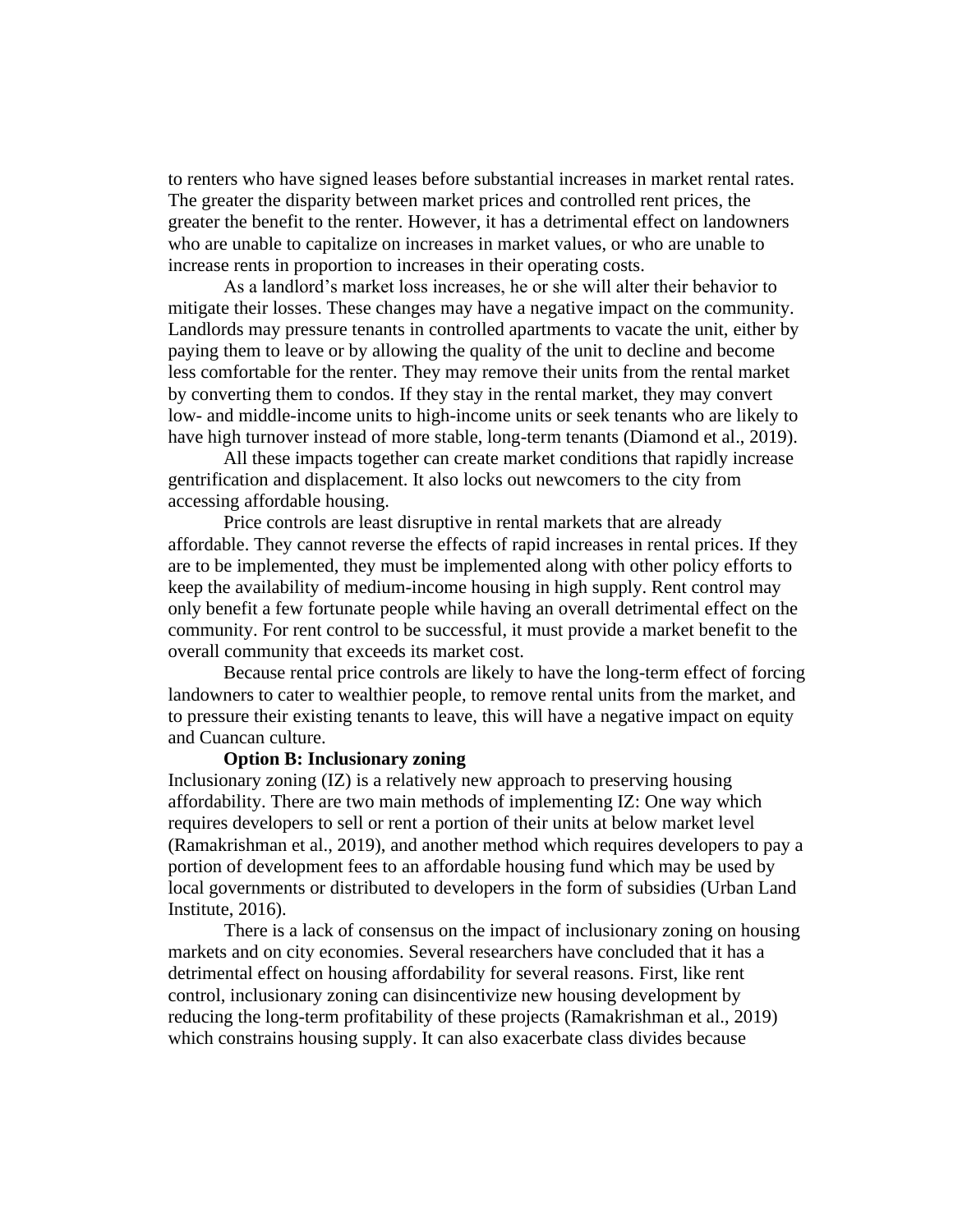landowners must charge more for market-rate units in inclusionary zones (Urban Land Institute, 2016), raising the threshold for upward class mobility and trapping more households into dependency on public assistance. Inclusionary zoning has also been criticized for failing to provide housing for very low-income groups by instead catering to moderately low-income groups or middle-income groups (Ramakrishman et al., 2019).

However, other researchers have criticized many of the studies which have condemned inclusionary zoning for lacking rigorous data or effective methodologies (Ramakrishman et al., 2019). Some studies have found no evidence that IZ even has a statistically significant impact on housing affordability, while others have found that it has. Considering that another criticism of IZ stems from the lack of comprehensive research covering wide geographic regions (Ramakrishman et al., 2019), the most likely explanation for the disparity in research conclusions is simply that IZ is effective in some situations and ineffective or even detrimental in others. Ramakrishman et al. theorize that IZ has a positive impact on housing markets which are already stable, but actually exacerbates gentrification in areas that are seeing rapid increases in property values (Ramakrishman et al., 2019).

Because Cuenca is seeing rapid increases in housing costs in migrant retiree neighborhoods, policy makers should be cautious about implementing IZ in these areas. However, in neighborhoods that have more stable pricing, IZ might be more effective in granting migrants to Cuenca access to better neighborhoods. Policymakers must consider the potential for rapid changes in Cuenca's economy and must be careful not to lock neighborhoods into IZ policies that can't rapidly respond to changing conditions.

**● Option C: Facilitate rapid build out of middle-income housing**  The laws of supply and demand are simple: the greater the disparity between supply and demand for a good or service, the greater the impact on price. This is true for housing as well as anything else like electricity, cars, and healthcare. A notable thing about much of the literature on gentrification is a lack of discussion about the role that increasing housing supply can lower costs, with research focusing more on subsidies and incentives than discussions about policy barriers to housing supply. Simply building more housing at a rate which keeps pace with new housing demand can have a powerful impact on housing affordability (Jacobous, 2017). Affordable market-rate housing is only possible if four conditions in the local economy are met: there must be sufficient availability of reasonably priced land, sufficient demand for housing at a profitable price point, adequate access to capital for developers, and a public policy framework which is amenable to new housing (Urban Land Institute, 2016). Policymakers can have a powerful impact on facilitating a steady supply of new housing by simply keeping policy barriers to development low (Urban Land Institute, 2016, White et al., 2016). Municipalities can do this by intelligently removing unnecessary regulations that needlessly add to costs of development.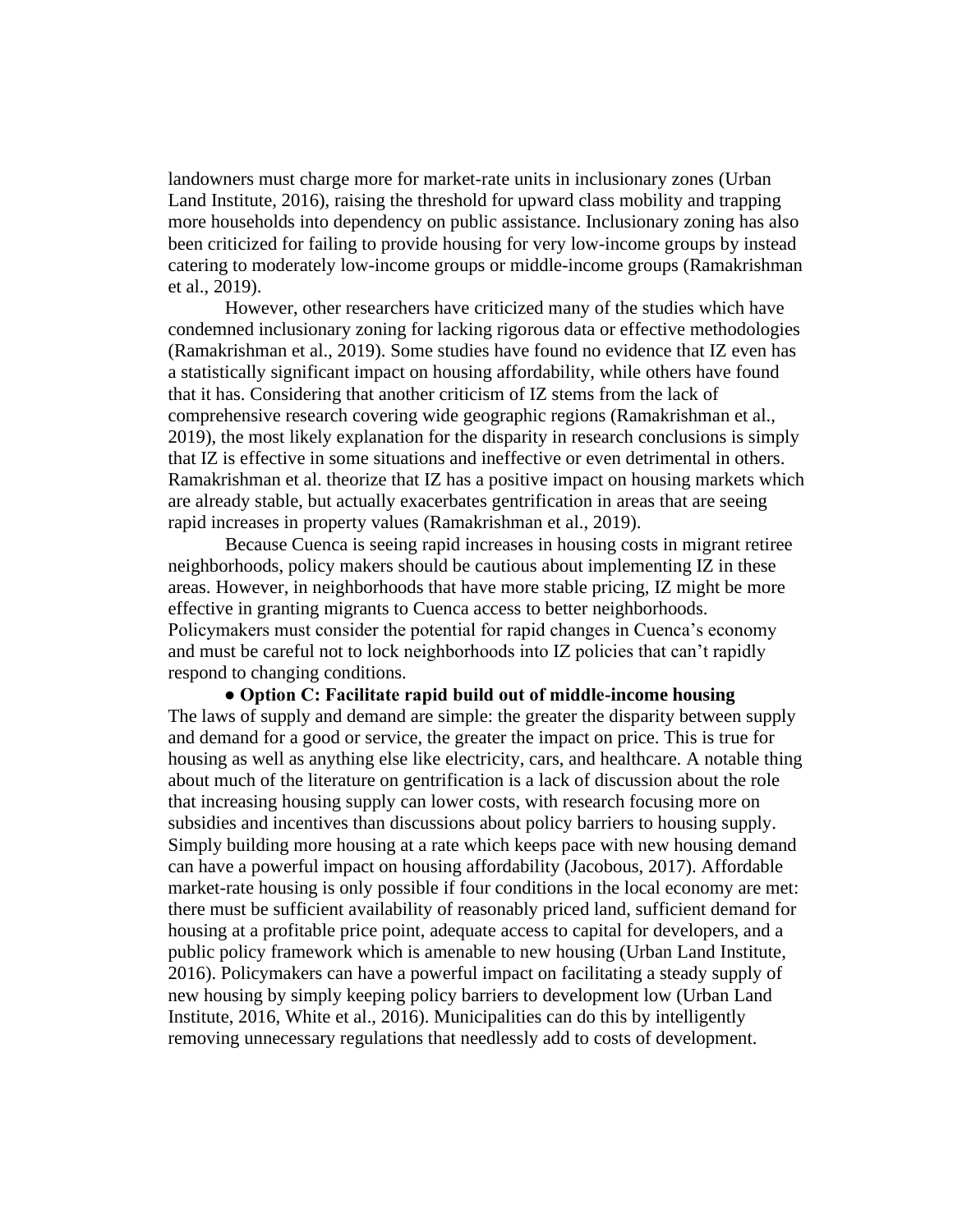Mandates such as design standard, parking minimums, unit limits, setbacks, and open space requirements can also reduce profitability by limiting the amount of lot space developers can use for housing. Limiting the number of units available per lot can prevent developers from developing small units that are more affordable in favor larger ones to maximize the rents they can charge. Requirements for setbacks and open space can be costly to developers as well, forcing them to set higher rental price points (White et al., 2016).

While all these requirements are necessary in some settings, policymakers must work closely with developers to ensure that their quality-of-life requirements are not leading to development costs which results in rental price points that lock out low- and middle-income residents from opportunity in their municipalities. Policymakers can also facilitate development of affordable housing by streamlining the local license and permitting processes. Researchers have found a strong correlation between length of approval processes and housing affordability (Glaeser & Gyourko, 2003). Long permitting processes are costly and create an environment of uncertainty which increases the financial risk of housing development. This incentivizes developers to focus on larger projects with higher profit margins because they can concentrate their efforts on getting them through the regulatory process.

Lengthy approval processes also prevent developers from responding effectively to changes in housing markets, leading to lagging responses to rising and falling demand. With shorter turnaround for project approvals, new units can enter markets as they are needed, and projects can be halted quickly if they become unfeasible (Urban Land Institute, 2016).

Policymakers can facilitate affordable housing by incentivizing density which leads to increased economies of scale and lower rental prices (White et al., 2016). This type of development will complement Cuenca's existing historical layout which already facilitates walkability and density.

## **V. Policy Recommendation**

Based on the criteria established in section III, Option C: Facilitate rapid build-out of middle-income housing is the best solution to addressing gentrification in Cuenca, Ecuador. However, options A and B may also be feasible in parts of Cuenca which are not seeing abnormal increases in housing costs.

## **Cost of implementation and economic impact**

Out of all the options, option C will have the highest initial cost of implementation. Depending on the city's current land use regulations, it may require significant alteration to facilitate affordable market-rate housing. Doing a comprehensive review of local land use regulations can be a complex and difficult task and coordinating changes to these regulations can require significant costs in community outreach and significant challenges in developing consensus. This can be especially challenging if entrenched interests are likely to oppose the construction of affordable housing.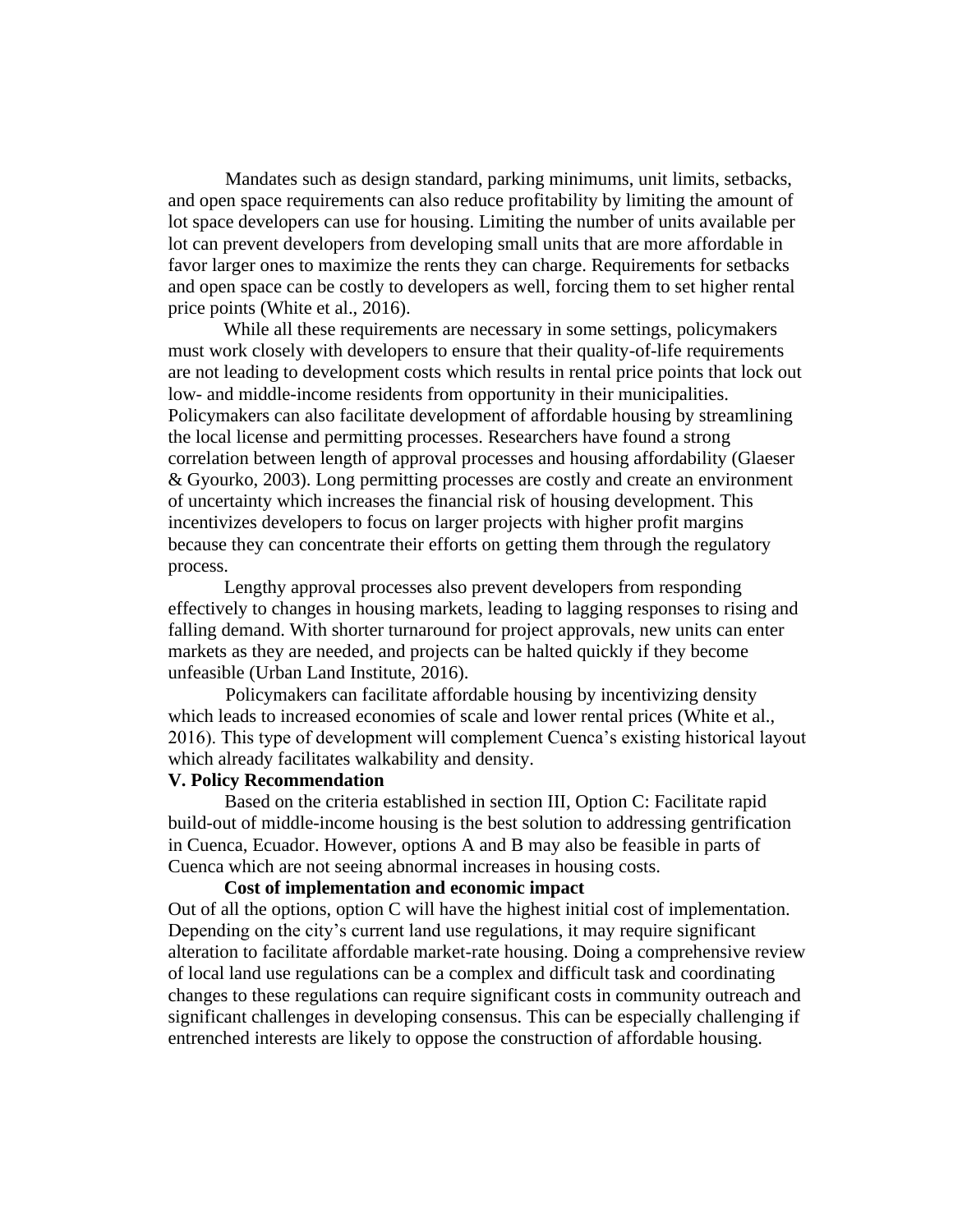However, once reforms to facilitate market-supplied affordable housing are established, the cost to the municipality is significantly less than they are through options A and B. This is because the local government is responsible only for licensing and permitting new constructions and ensuring adequate infrastructure for new developments. They will not need to spend as much on administrative costs as they would for options A and B, and they will not be liable for coordinating construction, managing properties, or managing money and resources with publicly owned affordable housing.

## **Impact on Equity**

The rapid buildout of affordable market-rate housing will have a positive impact on equity in Cuenca, because, unlike options A and B, wide availability of affordable market-rate housing keeps rents lower for all Cuencans.

Because IZ and rent control are not as widely scalable as the mass buildout of middle-income housing, only a select few lower-income residents will be able to access housing in the city, while unintentionally incentivizing developers to favor wealthier people, many of whom are likely to come from overseas. This will have a greater and arguably more detrimental impact on Cuencan culture.

With a larger population of Cuencans who are not reliant on public assisted housing means the city will have more residents who are contributing more to Cuenca's economy than they are taking, which will grow the city's wealth while improving equity.

# **Impact On Cuencan Culture**

Option C will have a positive impact on Cuencan culture because it will enable current residents to stay in their city while also allowing greater numbers of Ecuadorean migrants to compete with wealthier foreign migrants for housing. In the short term, altering regulations to allow the rapid buildout of middle-income housing may seem disruptive. But in the long term, implementing these changes will help Ecuadoreans and Cuencans balance out the cultural influence of wealthy migrants and tourists.

# **Impact on development feasibility**

Because Option C represents the lowest cost burden to developers, it also has the lowest impact on development feasibility. Not only do low barriers to housing development incentivize greater supply of housing, but higher supply of housing also means developers have less power to charge higher rents. With lower barriers to market entry, developers can afford to operate with lower profit margins and therefore can afford to charge smaller rents. Options A and B both disincentivize development by adding to the initial costs of development, and by reducing profitability of low- and middle-income projects. These forces are likely to lead to smaller housing supply and higher price points.

# **Conclusion**

As Cuenca's leadership embraces the global market, it should prepare for the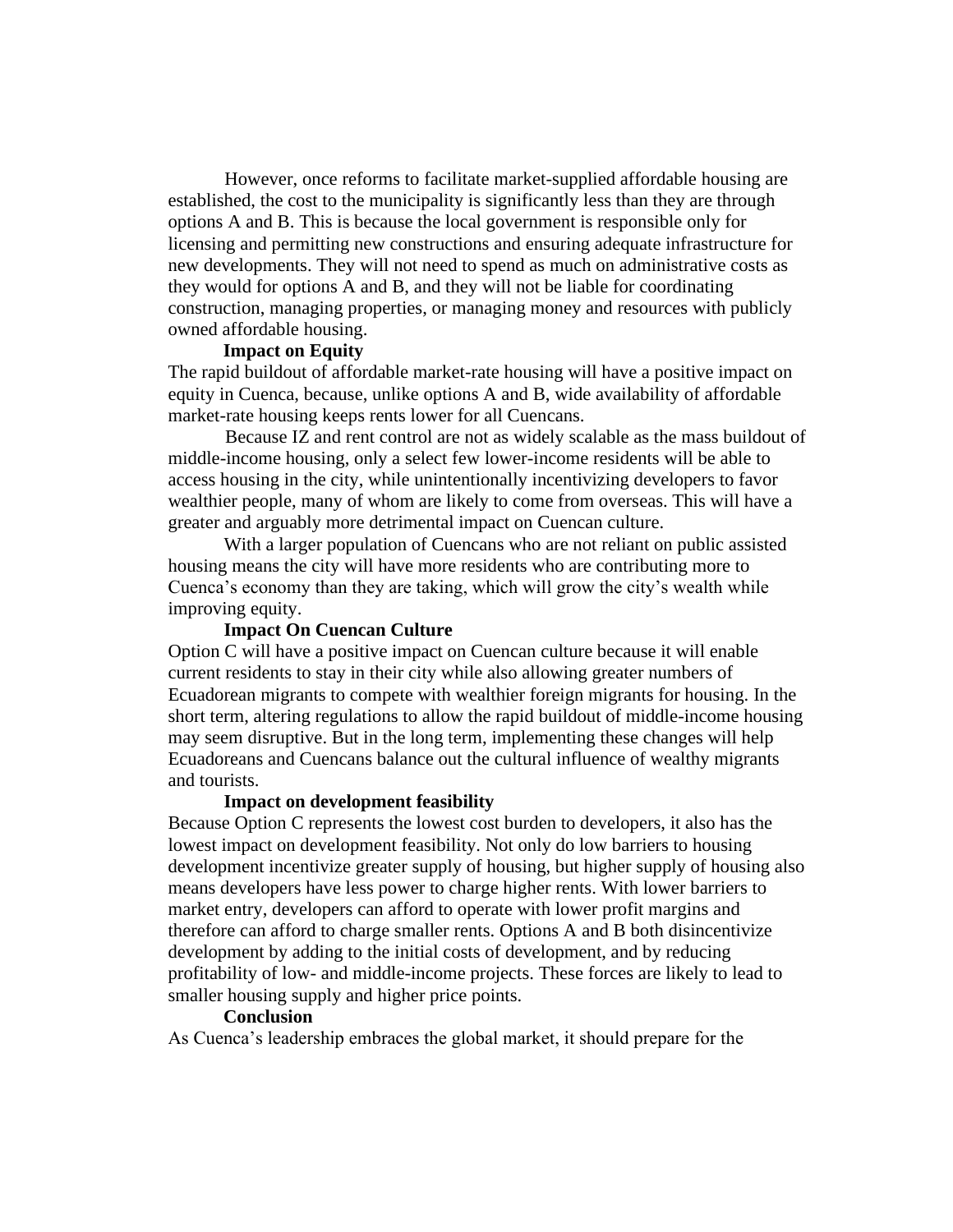disruptive changes to its economy by setting a precedent of being pro-housing and pro-income diversity, and it can do this best by facilitating the buildout of multiple housing types.

Local land use restrictions should not exacerbate income inequality by banning the construction of affordable forms of housing. Inclusionary zoning requirements, like requiring developers to set aside a certain percentage of new units for affordable housing, can help to mitigate the impacts of housing unaffordability, but without sufficient stock of market-rate development, they will not generate significant results (Urban Land Institute, 2016).

Cuenca is well-positioned to grow its wealth by attracting higher income migrant residents. However, this growth must not come at the expense of its existing population and culture.

## **References**

- Bungalow Team. (2020, August 26). *What is rent control?* Bungalow. https://bungalow.com/articles/all-about-rent-control-what-it-is-how-itworks-and-how-it-im pacts-your#what-is-rent-control
- Diamond, R., McQuade, T., & Qian, F. (2019). The Effects of Rent Control Expansion on Tenants, Landlords, and Inequality: Evidence from San Francisco. *American Economic Review*, *109*(9), 3365-3394. https://www.nber.org/papers/w24181
- Hayes, M. (2018, June 7). The gringos of Cuenca: How retirement migrants perceive their impact on lower income communities. *Area*, *50*(4), 467- 475.

https://rgs-ibg.onlinelibrary.wiley.com/doi/10.1111/area.12460

- Glaeser, E., & Gyourko, J. (2003, June). *The Impact of Building Restrictions on Housing Affordability*. Federal Reserve Bank of New York. Retrieved December 9, 2021, from https://www.newyorkfed.org/medialibrary/media/research/epr/03v09n2/03 06glae.pdf
- Hayes, M. (2019, February 17). North American Expats Contribute to Inequality in Latin America. *TRUTHOUT*.
- https://truthout.org/articles/north-american-expats-contribute-to-inequality-inlatin-americ a/
- Hayes, M., & Zaban, H. (2020). Transnational gentrification: The crossroads of transnational mobility and urban research. *Urban Studies*, *57*(15), 3009- 3024. https://journals.sagepub.com/doi/10.1177/0042098020945247
- Jacobous, R. (2017, February 22). *Why Aren't We Building Middle Income Housing?* SHELTERFORCE.
- https://shelterforce.org/2017/02/22/housing-regulations-are-for-neighbors-notresidents/